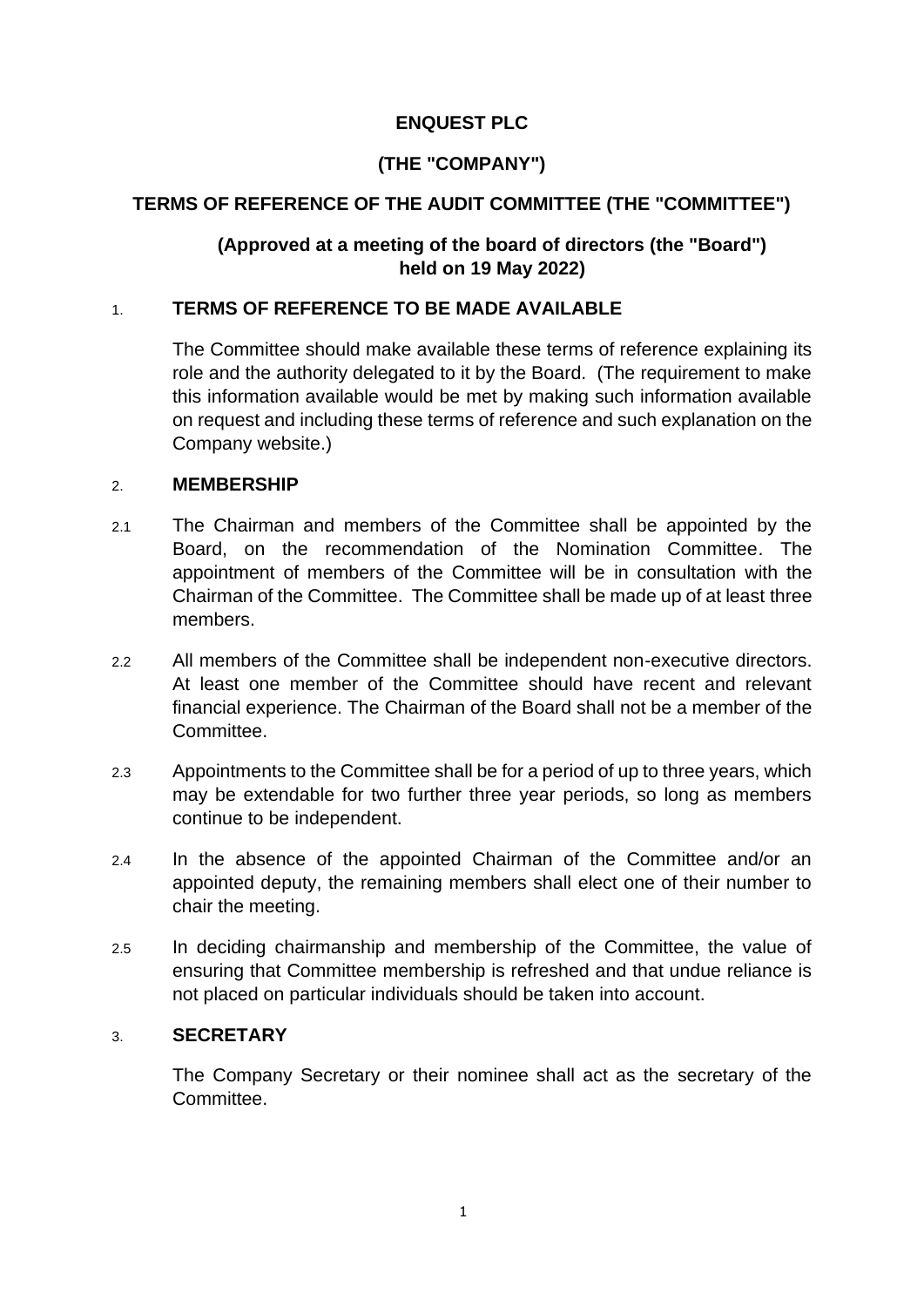#### 4. **MEETINGS**

- 4.1 **Frequency:** The Committee shall meet at least three times a year at appropriate times in the reporting and audit cycle and at such other times as the Chairman of the Committee shall require.
- 4.2 **Right to attend:** Only members of the Committee have the right to attend committee meetings. However, other individuals such as the Chairman of the Board, chief executive, chief financial officer, other directors, chief risk officer, compliance and internal audit and representatives from the finance function may be invited to attend all or part of any meeting as and when appropriate. The external auditors will be invited to attend meetings of the Committee on a regular basis.
- 4.3 **Notice:** Meetings of the Committee shall be called by the Secretary of the Committee at the request of any of its members or at the request of external or internal auditors if they consider it necessary. Unless otherwise agreed, notice of each meeting confirming the venue, time and date together with an agenda of items to be discussed, shall be forwarded to each member of the Committee, any other person invited to attend and all other non-executive directors no fewer than five working days prior to the date of the meeting. Supporting papers shall be sent to Committee members and to other attendees as appropriate, at the same time.
- 4.4 **Quorum:** The quorum necessary for the transaction of business shall be two members. A duly convened meeting of the Committee at which a quorum is present shall be competent to exercise all or any of the authorities, powers and discretions vested in or exercisable by the Committee.
- 4.5 **Minutes:** The Secretary shall minute the proceedings and resolutions of all meetings of the Committee, including recording the names of those present and in attendance. The Secretary should ascertain, at the beginning of each meeting, the existence of any conflicts of interest and minute them accordingly. Minutes of Committee meetings shall be circulated promptly to all members of the Committee and, once agreed, to all members of the Board, unless a conflict of interest exists.

#### 5. **ANNUAL GENERAL MEETING**

The Chairman of the Committee shall attend the Annual General Meeting of the Company prepared to respond to any shareholder questions on the Committee's activities.

### 6. **DUTIES**

The Committee members are reminded of the over-arching duties that they have as directors of the Company under the Companies Act 2006, in the context of the regulatory requirements from the UK Corporate Governance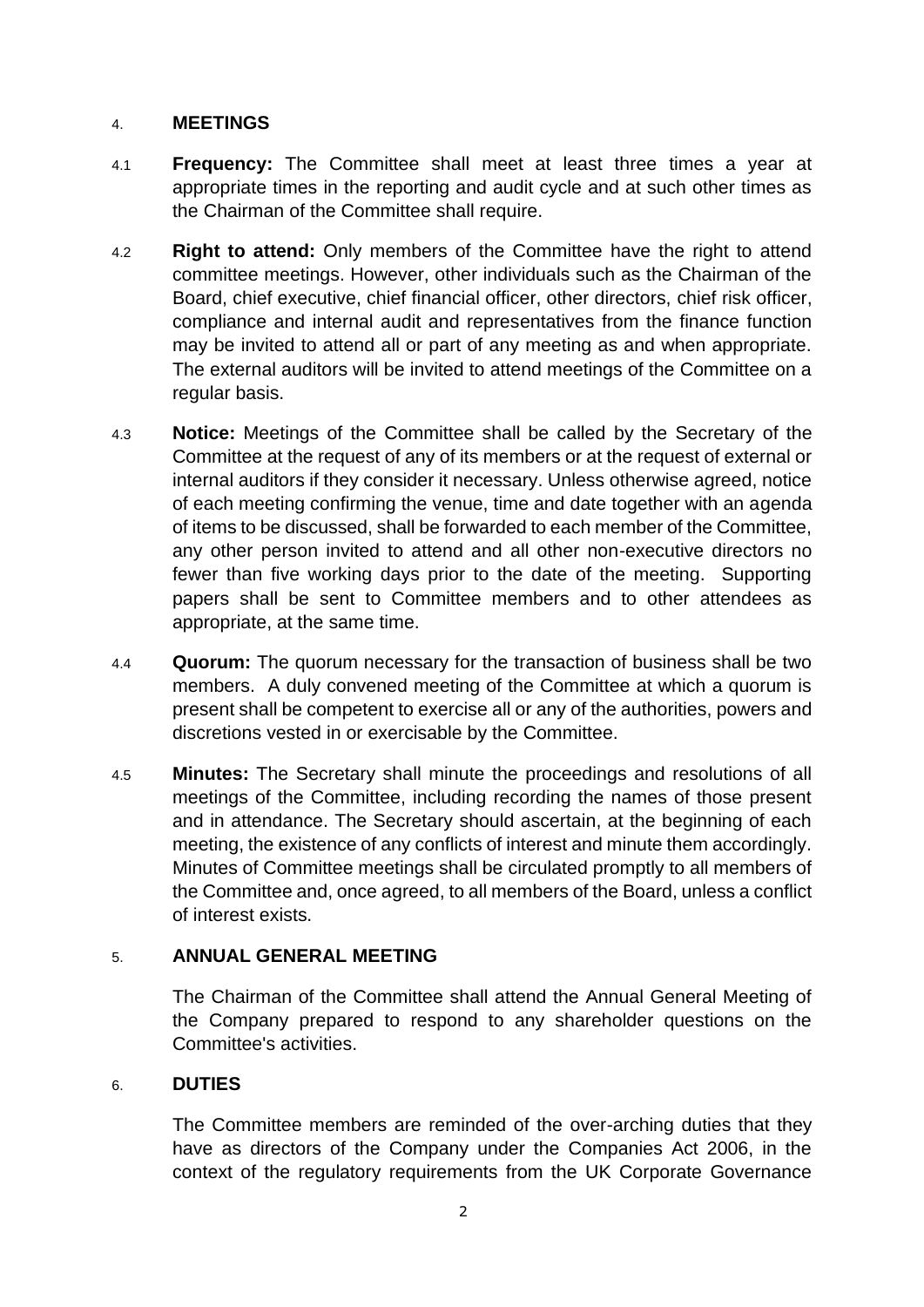Code, the Financial Conduct Authority DTR 7.1, the Financial Reporting Council's ('FRC') Guidance on Audit Committees, the FRC's Guidance on Risk Management, Internal Control and Related Financial and Business Reporting, the Ethical Standard and the Competition and Market Authority. This should include considerations on reporting on wider stakeholder engagement to reflect the attention the Committee and the Board pays to s172 of the Companies Act 2006. In addition, they have the following specific duties as regards their membership of the Committee. The Committee should carry out these duties for the parent company, major subsidiary undertakings and the group as a whole, as appropriate. Copies of relevant documents, should members wish to consult them, can be obtained from the Company secretary.

# 6.1 **Financial Reporting**

- (a) The Committee shall monitor the integrity of the financial statements of the Company, including its annual and half-yearly reports, interim management statements, preliminary results' announcements and any other formal announcement relating to its financial performance, reviewing significant financial reporting issues and judgements which they contain. The Committee shall also review summary financial statements, significant financial returns to regulators and any financial information contained in certain other documents, such as announcements of a price sensitive nature.
- (b) The Committee shall review and challenge where necessary:
	- (i) the consistency of, and any changes to, accounting policies both on a year on year basis and across the Company/group;
	- (ii) the methods used to account for significant or unusual transactions where different approaches are possible;
	- (iii) whether the Company has followed appropriate accounting standards and made appropriate estimates and judgements, taking into account the views of the external auditor;
	- (iv) the detailed going concern and longer-term viability analysis, including sensitivity analysis and stress testing, along with explanations and justifications for the key assumptions made;
	- (v) the clarity and completeness of disclosure in the Company's financial reports and the context in which statements are made;
	- (vi) that Alternative Performance Measures (APMs) and non-financial information used in external publications and communications are compliant with FRC guidance; and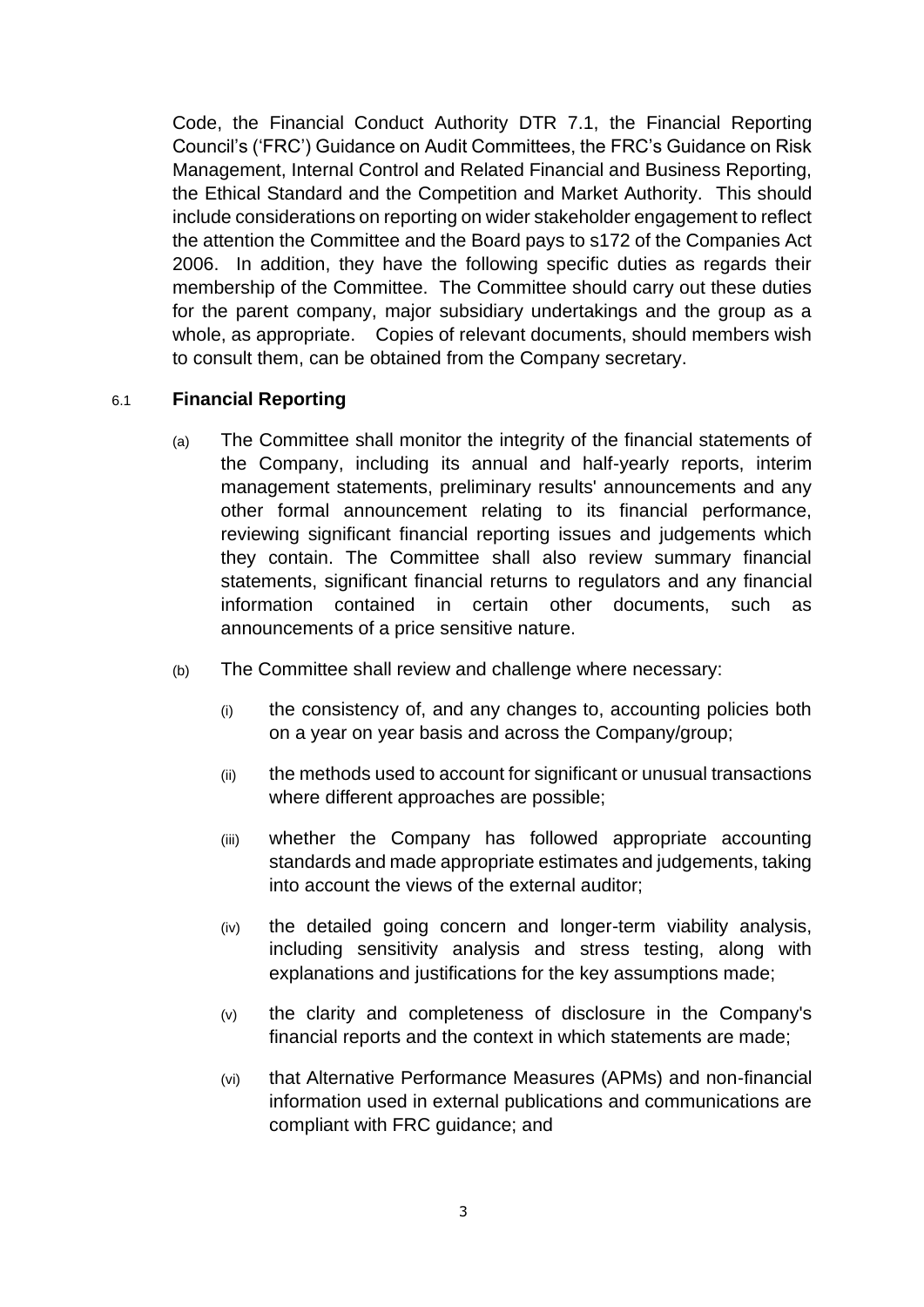- (vii) all material information presented with the financial statements, such as the operating and financial review and the corporate governance statement (insofar as it relates to the audit and risk management).
- (c) The Committee shall review the content and integrity of the annual and interim financial statements and advise the Board on whether they are fair, balanced and understandable and provide the necessary information for shareholders to assess the Company's performance, business model and strategy.
- (d) The Committee shall review the annual financial statements of the pension funds where not reviewed by the Board as a whole.
- (e) The Committee shall monitor and review the process of the assessment of the Group's proven and probable reserves by a recognised Competent Person.

# 6.2 **Internal Controls and Risk Management Systems**

The Committee shall:

- (a) keep under review the effectiveness of the Company's internal controls, including IT related controls, and risk management systems including review of the internal audit assurance map against the risk bow-ties, the finance self-assessment of internal controls and progress against the controls based audit;
- (b) review and approve the statements to be included in the Annual Report concerning internal controls and risk management; and
- (c) review external bodies' communications and assess appropriateness of the Company's risk reporting. The Committee will ensure any letters from such bodies are properly addressed and any actions closed within the agreed timeframes.

#### 6.3 **Whistleblowing and Fraud**

The Committee shall:

- (a) review the Company's arrangements for its employees to raise concerns, in confidence, about possible wrongdoing in financial reporting or other matters. The Committee shall ensure that these arrangements allow proportionate and independent investigation of such matters and appropriate follow up action; and
- (b) review the Company's procedures for detecting fraud.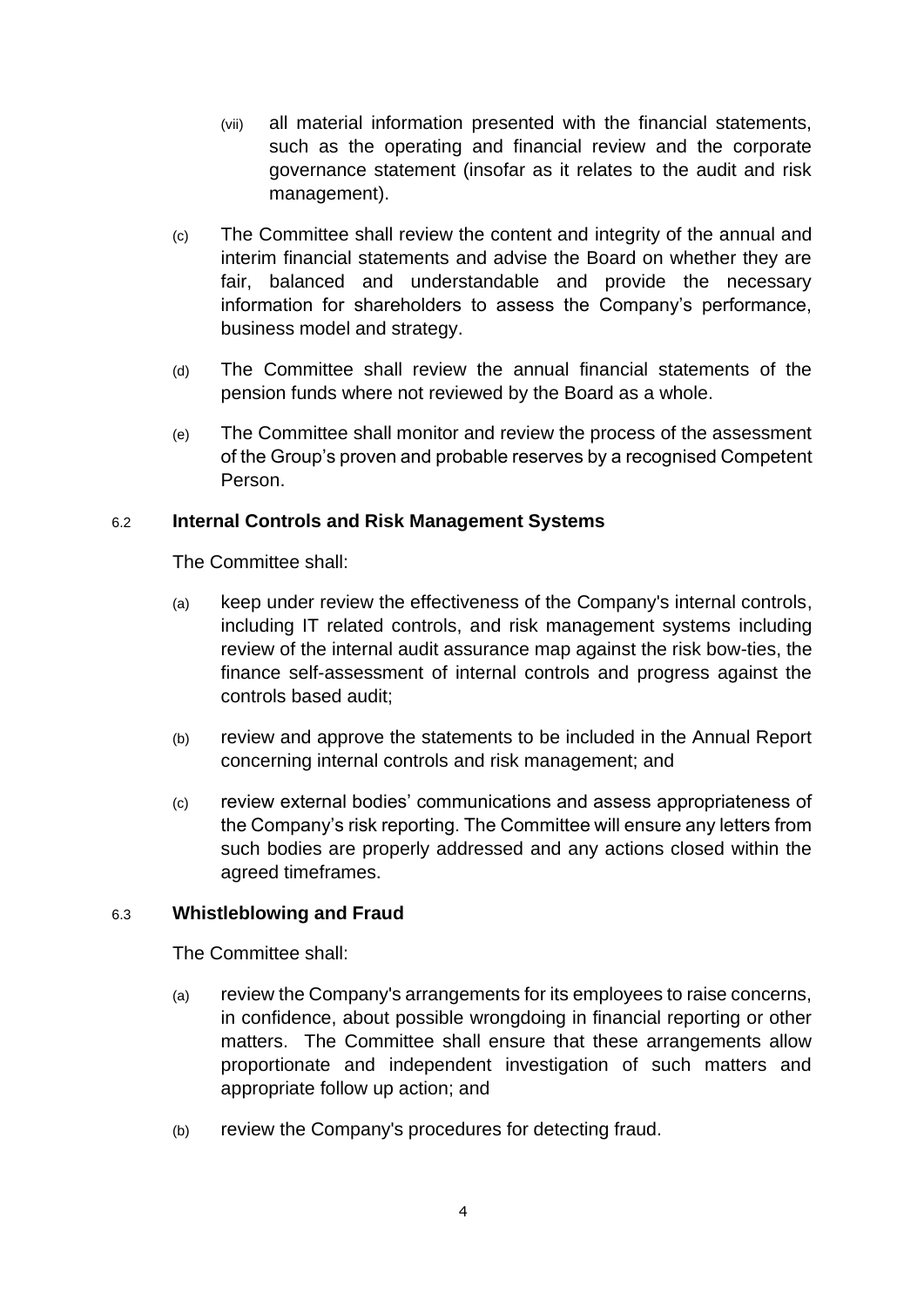#### 6.4 **Internal Audit**

The Committee shall:

- (a) monitor and review the effectiveness of the Company's internal audit function in the context of the Company's overall risk management system;
- (b) approve the appointment and removal of the head of the internal audit function;
- (c) consider and approve the remit of the internal audit function and ensure it has adequate resources and appropriate access to information to enable it to perform its function effectively and in accordance with the relevant professional standards. The Committee shall also ensure the function has adequate standing and is free from management or other restrictions;
- (d) review and assess the internal audit charter on an annual basis;
- (e) review and assess the annual internal audit plan;
- (f) review the effectives of the group's system of internal control and compliance procedures including appropriate assurance processes;
- (g) review promptly all reports on the Company from the internal auditors;
- (h) review and monitor management's responsiveness to the findings and recommendations of the internal auditor;
- (i) review significant litigation against the company and significant litigation commenced by the company against a third party;
- (j) review the Group's ethics policy as set out in the Code of Business Conduct and monitor compliance with the agreed policies; and
- (k) meet the head of internal audit at least once a year, without management being present, to discuss their remit and any issues arising from the internal audits carried out. In addition, the head of internal audit shall be given the right of direct access to the Chairman of the Board and to the Committee.

#### 6.5 **External Audit**

- (a) The Committee shall:
	- (i) consider and make recommendations to the Board, to be put to shareholders for approval at the AGM, in relation to the appointment, re-appointment and removal of the Company's external auditor. The Committee shall oversee the selection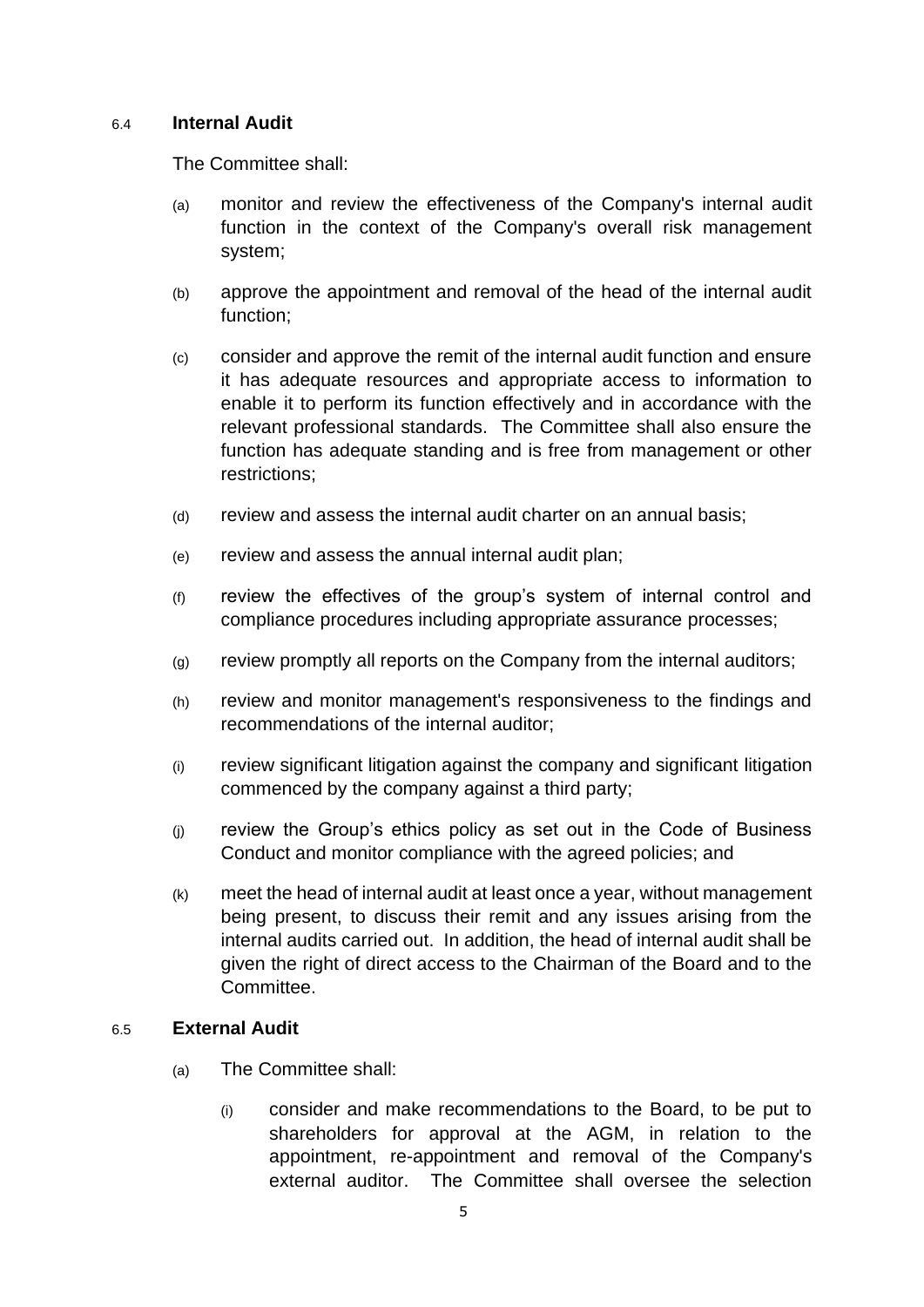process for new auditors and if an auditor resigns the Committee shall investigate the issues leading to this and decide whether any action is required;

- (ii) consider the need to include the risk of withdrawal of their auditor from the market in their risk evaluation and planning;
- (iii) consider and make recommendations to the Board on the periodic tender of audit services, required every ten years with mandatory audit firm rotation every 20 years;
- (iv) oversee the relationship with the external auditor including (but not limited to):
	- (A) approval of their remuneration, whether fees for audit or nonaudit services and that the level of fees is appropriate to enable an adequate audit to be conducted;
	- (B) approval of their terms of engagement, including any engagement letter issued at the start of each audit and the scope of the audit;
	- (C) assessing annually their independence and objectivity taking into account relevant UK law, regulation and professional requirements and the relationship with the auditor as a whole, including the provision of any non-audit services;
	- (D) satisfying itself that there are no relationships (such as family, employment, investment, financial or business) between the auditor and the Company (other than in the ordinary course of business);
	- (E) agreeing with the Board a policy on the employment of former employees of the Company's auditor, then monitoring the implementation of this policy;
	- (F) monitoring the auditor's compliance with relevant ethical and professional guidance on the rotation of audit partners, the level of fees paid by the Company compared to the overall fee income of the firm, office and partner and other related requirements;
	- (G) assessing annually their qualifications, expertise and resources and the effectiveness of the audit process which shall include a report from the external auditor on their own internal quality control procedures; and
	- (H) seeking to ensure co-ordination with the activities of the internal audit function.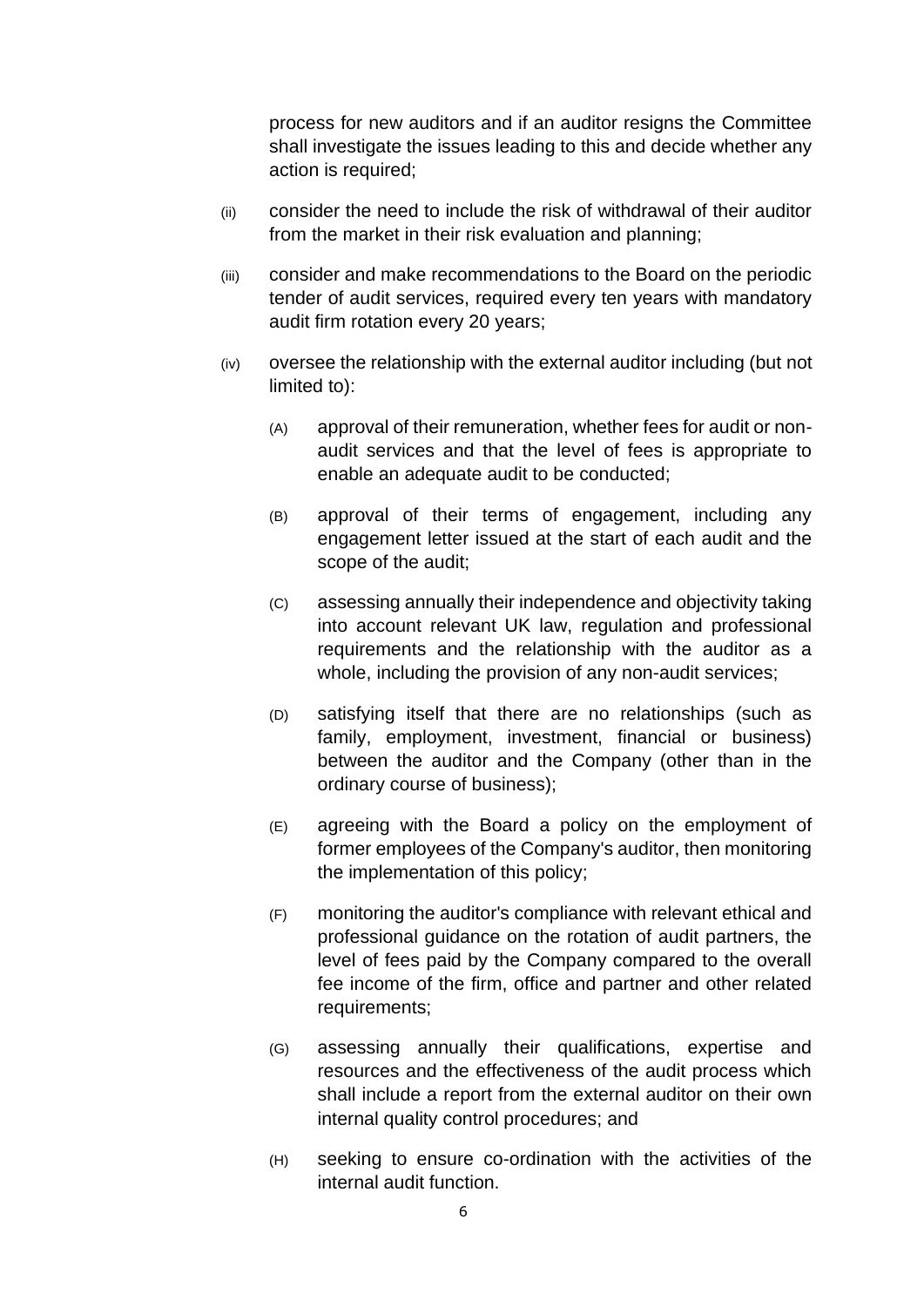- (v) meet regularly with the external auditor, including once at the planning stage before the audit and once after the audit at the reporting stage. The Committee shall meet the external auditor at least once a year, without management being present, to discuss their remit and any issues arising from the audit;
- (vi) review and approve the annual audit plan and ensure that it is consistent with the scope of the audit engagement;
- (vii) review the findings of the audit with the external auditor. This shall include but not be limited to, the following;
	- (A) a discussion of any major issues which arose during the audit;
	- (B) any accounting and audit judgements;
	- (C) levels of errors identified during the audit; and
- (viii) obtain from the external auditor a memorandum describing such "relevant audit information" as may be required by the external auditor from time to time for the purposes of any statutory directors' statement in connection therewith, and institute such procedures as it sees fit to enable the directors to provide such statement.
- (b) The Committee shall also review the effectiveness of the audit and shall:
	- (i) review any representation letter(s) requested by the external auditor before they are signed by management;
	- (ii) review the management letter and management's response to the auditor's findings and recommendations; and
	- (iii) develop and implement a policy on the supply of non-audit services by the external auditor, taking into account any relevant ethical guidance on the matter.

#### 6.6 **Reporting Responsibilities**

- (a) The Committee Chairman shall report formally to the Board on its proceedings after each meeting on all matters within its duties and responsibilities.
- (b) The Committee shall make whatever recommendations to the Board it deems appropriate on any area within its remit where action or improvement is needed.
- (c) The Committee shall compile a report on its activities to be included in the Company's Annual Report.